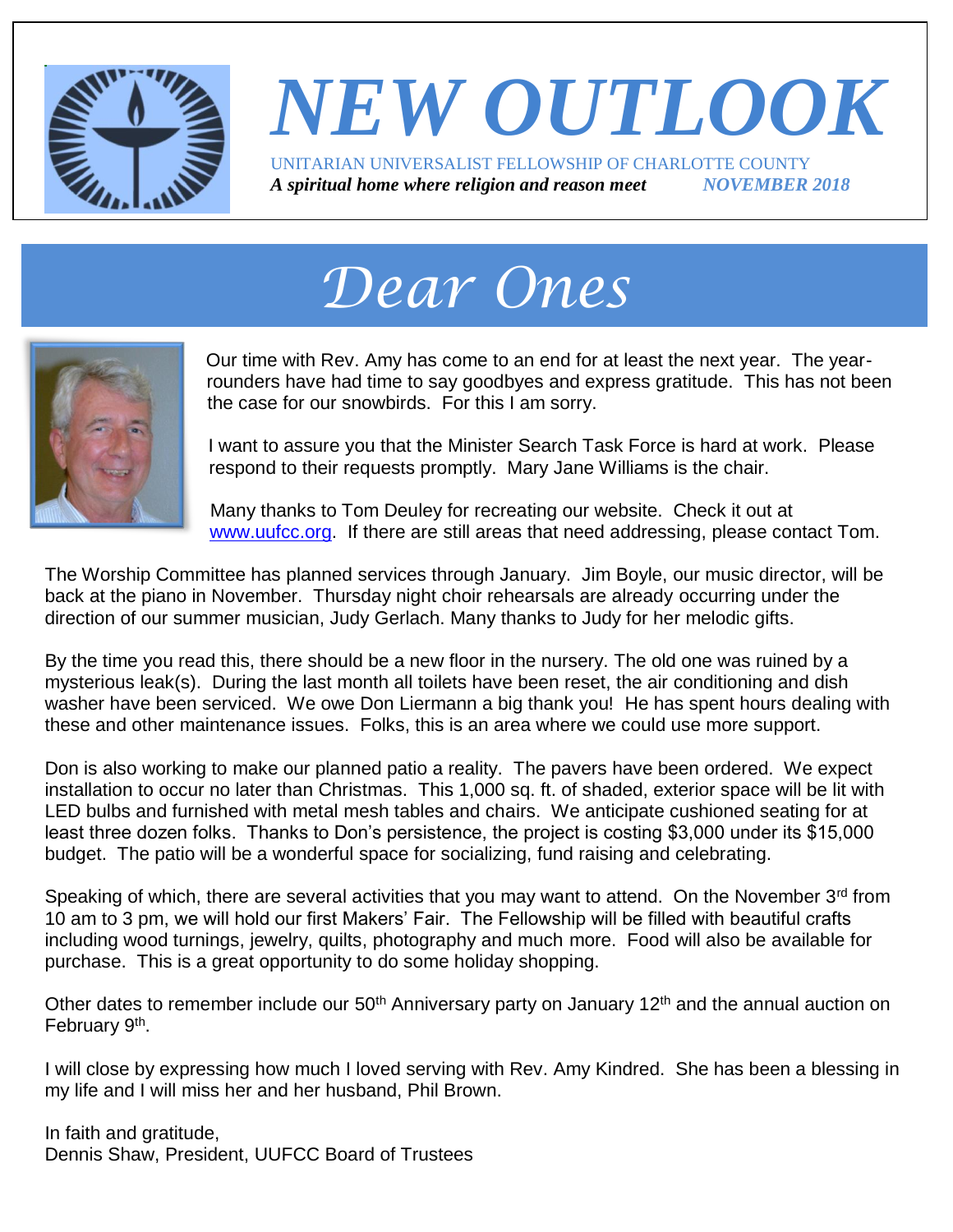*Many Paths…*

#### **Sundays**

**9:15 a.m.** Conversation Among Friends **10:30 a.m.** – Worship Service Coffee Hour following Worship Potluck Lunch on first Sunday

#### **Meditation and Buddhist Discussion Group**

**Thursday nights, 5 - 6:15 pm** Each evening we begin with a discussion and end with a period of meditation. All are welcome to attend.



### *Sunday Services November 4 th - "We Need One Another" – Reverend Margaret L. Beard*

One of the primary purposes of a congregation is to care—for its members and friends. Care may also extend to the wider community and world. How does a congregation do this and in what ways might their reach go wider and deeper?

### *November 11 - "For the Love of God" - Natosha Reid Rice*

In a time when our country is more divided than ever on topics of politics, race, faith, gender and justice, I would like for us to shine the light on the power of love. Although often underrated and limited to greeting cards and Valentine's Day, love is one of the most powerful and transformative forces in our world today. Love transcends faith lines, denominations, partisan politics, race, gender, etc. and has the power to transform our very souls and communities. I look forward to the opportunity to share and listen as we explore the power of love.





#### *November 18 - "The Second Reconstruction: Gillum, Abrams and Things to Come" James Abraham*

A promissory note to which Martin Luther King, Jr. referred during his "I Have a Dream" speech was written during Reconstruction, an experiment that failed. The Civil Rights movement delivered part of the promise of Reconstruction. Now progressive forces are threatened by the same ideology that left Reconstruction undone.

### *November 25 - "Poems of Nature and Gratitude" - Marion Menna*

Three poets presented in depth by three poetry lovers: Marion Menna, Betty Munford, and Dennis Shaw

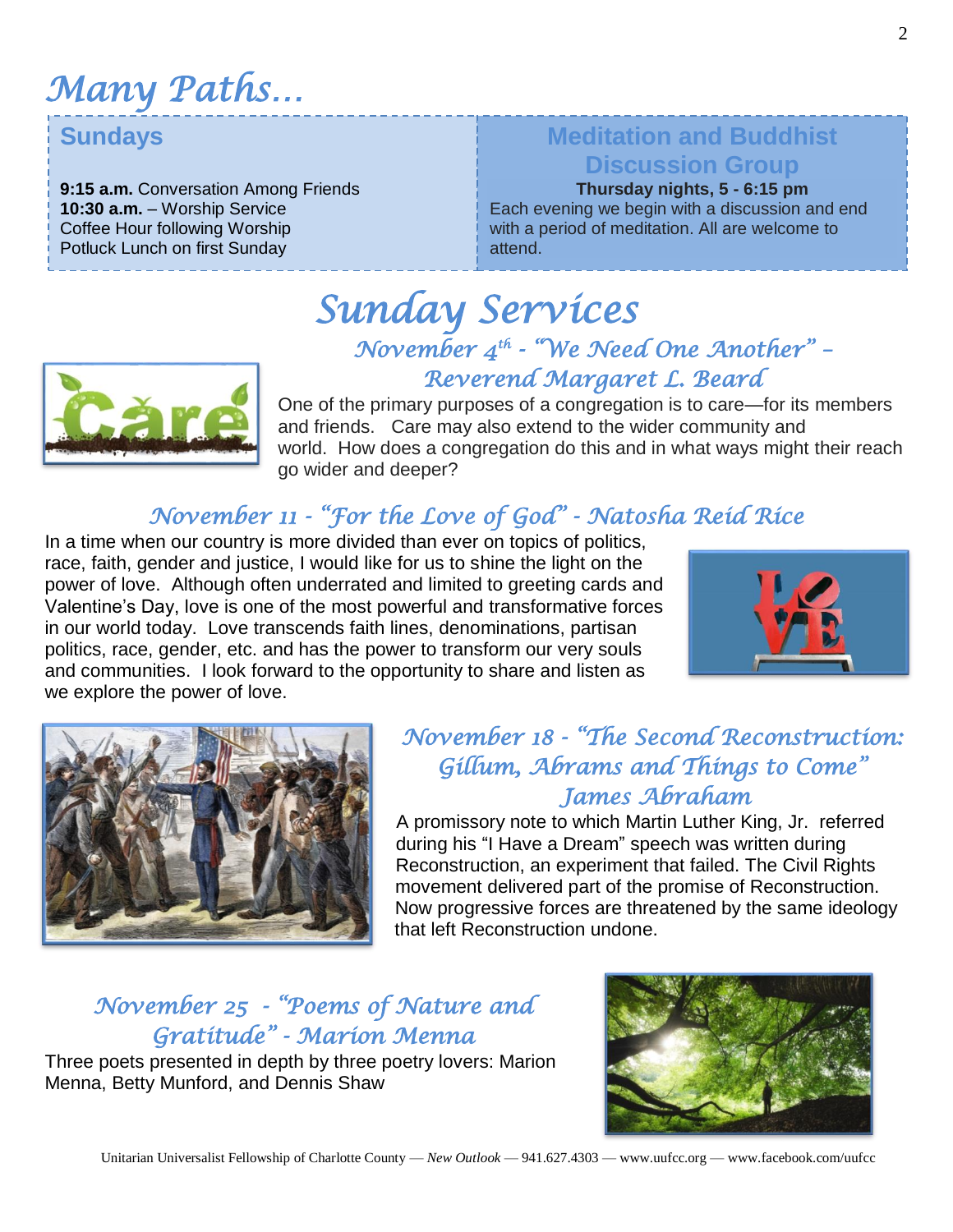### A Note from the Membership Coordinator Lynn Ritchie



November, can that be? Already? How quickly this year has passed.

Traditionally a month of transitioning seasons, it holds significant meaning for us at UUFCC. We will be greeted this month by the departure of our beloved leader and minister, Rev Amy Kindred.

Since the notice of her resignation, I have witnessed the vitality and action of this congregation as we move forward and plan for this new reality. From initial responses of snowbirds coming down or contacting year-round members to offer support and solidarity; to the determined and speedy resolve of the Board in moving forward with the decision to seek a contract minister.

The membership has voted on a dedicated ministerial search task force to do the serious work of finding us a new minister. I encounter them at various groups and committees wherever members and friends gather, to solicit what it is we desire and need from a new minister.

As membership coordinator, I look forward to taking this time to focus on who *we* are as individuals and how *we* identify as a community. In what ways do we fulfill our Mission Statement? Remember, that while we are choosing, we also wish to be chosen!

I so look forward to welcoming back our snowbirds. We need your energy and input more than ever. And to those of you who have experienced this transition either here, or in another congregation, we seek your wisdom.

The next Who Are UU? Breakfast will be held on Saturday, December 8. Watch for notices in the Weekly Updates or speak with me any time about membership or participation.

May all be well, Lynn

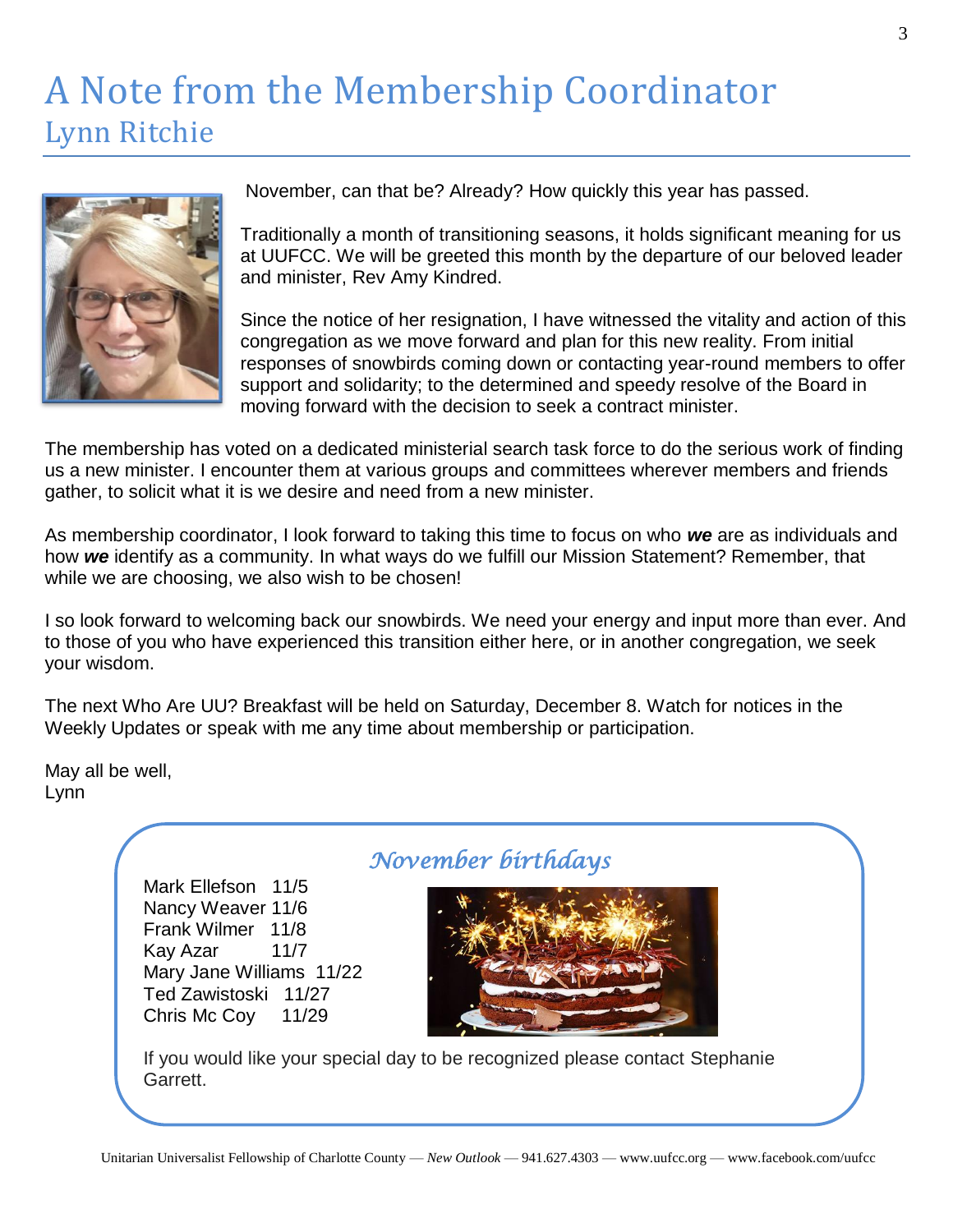# Ministerial Search Task Force Update

The members of the search team spent most of October developing a survey that has been distributed to all members and friends of UUFCC to assist in the search process and ongoing operations of the Fellowship. The time and effort that our community is putting into completing the survey is invaluable to the process of finding the perfect match between our Fellowship and a new minister. We are hoping to begin the process of analyzing the data in early November.

The next step in the process is to put together a document for candidate ministers to use in learning about our congregation, community, and activities. We expect to have this completed in November.

All members of the search task force are involved in surveying committees and groups within the UUFCC community to gather input from the members about their priorities and preferences in a

prospective minister. We welcome the opportunity to talk with any member or friend who has input or concerns either in these group settings or in a one-to-one communication. A list of search task force members and contact info went out with the survey link and is repeated here for convenience.

Ginger Abraham [gm54uu@gmail.com](mailto:gm54uu@gmail.com) 941-204-4067 Sue Burgess [suea222@yahoo.com](mailto:suea222@yahoo.com) 941-235-2150 Joseph Fenty [jmfenty@gmail.com](mailto:jmfenty@gmail.com) 941-286-7876 Linda Himes [himes.music@comcast.net](mailto:himes.music@comcast.net) 941-456-0163 Gudrun Matthaus [gmatthaus@gmail.com](mailto:gmatthaus@gmail.com) 941-286-7503 Robert Moran [robertmoran70@gmail.com](mailto:robertmoran70@gmail.com) 941-380-8648 Mary Jane Williams [maryjanewms@comcast.net](mailto:maryjanewms@comcast.net) 941-223-4739

An update on the search process will be conducted immediately following the service on November 18<sup>th</sup>. We plan to continue to provide an opportunity to meet with the task force members as needed and at least monthly throughout the search process.

# Immigration Justice

The Immigration Justice Committee of the UUFCC will host a series of films dealing with the current Immigration Crisis. The films will be shown at 5:30 PM at the Mid-County Regional Library, Forrest Nelson and Tamiami Trail on four consecutive Mondays beginning November 12 and ending December 3. The discussion that follows each film will be led by informed and trained personnel.

The first film on Nov. 12 is "Sin Pais" and tells one family's harrowing deportation story. Maria Lara from an immigration attorney's office will lead this discussion. *This film will be shown at the Fellowship.*

The second film on November 19 is "4.1 Miles" and charts the harrowing trek of Turkish asylum seekers. Samar Jarrah will lead this discussion.

The next film on Nov. 26 is "A World Not Ours" and examines Lebanese refugee camps where displaced persons have lived for generations.

The last film on Dec. 3 is "Don't Tell Anyone" and exposes the terrifying life of an undocumented immigrant family living in the United States.

All are invited to these four free films to witness the struggle of people searching for better lives. More information: *immigrationjusticeuu@gmail.com*; Betty Barriga, Committee Chair.

Unitarian Universalist Fellowship of Charlotte County — *New Outlook* — 941.627.4303 — www.uufcc.org — www.facebook.com/uufcc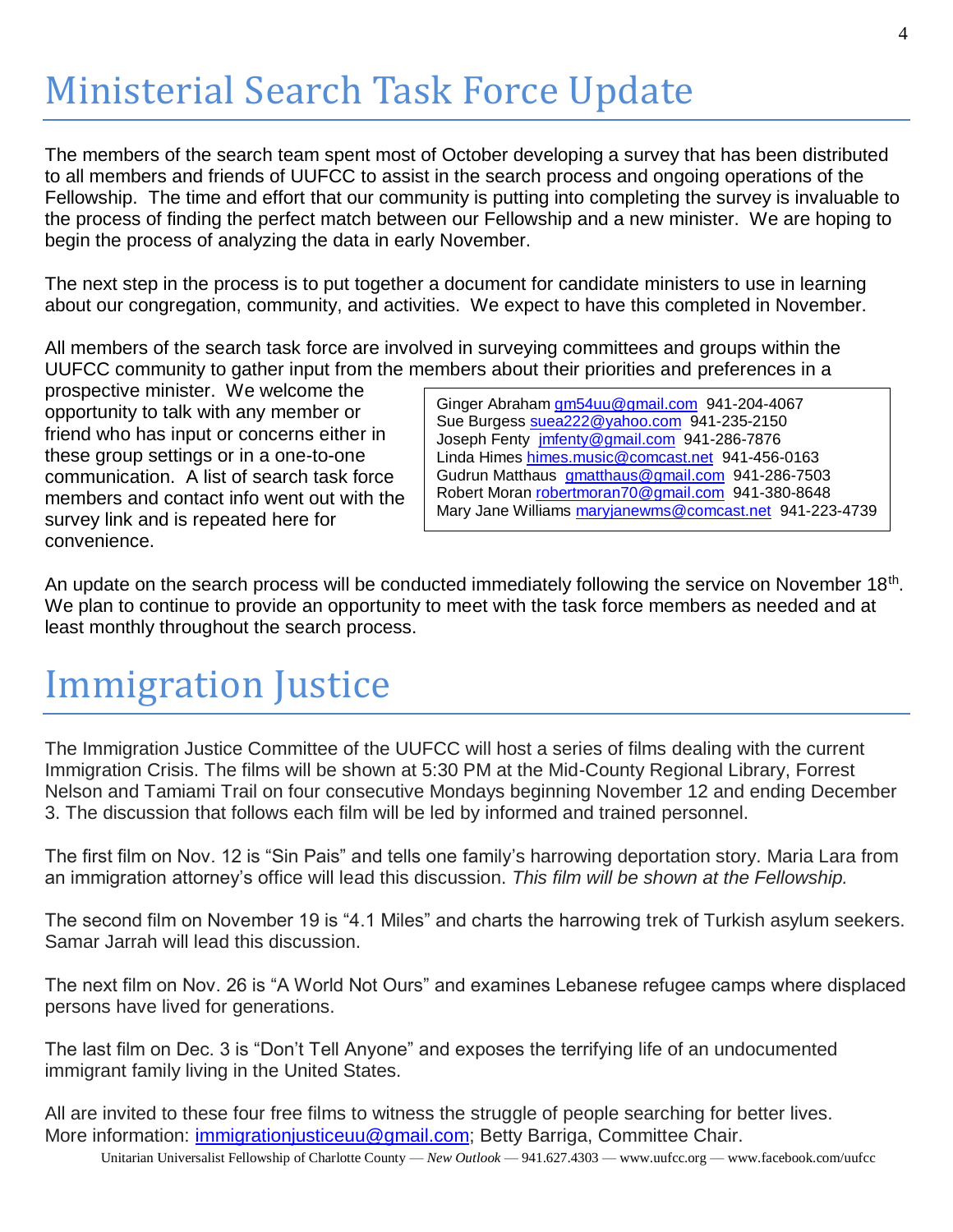# UU Endowment of Charlotte County

The UU Endowment continues to grow and support recognition of those who have passed, and to honor those still among us for initiatives to support liberal religious beliefs. The meeting of the UUE Board, it's first since the departure of coordinator MaryHolly Allison, is being held after deadline for this issue of the Outlook. MaryHolly has left us an outline of tasks to be completed and assignments to be made for continuity in support of the Fellowship and UUA endeavors. Her contributions to our progress as a stand-alone financial component of UU support with a vision of the now and future of the Endowment is a credit to her administrative abilities. MaryHolly will be missed.

> We, the UUE Trustees would like to thank the following donation: In memory of Annie Shea-Ross - Renee DesRosiers

UUE Board Members Kenneth Brennen, Stephanie Garrett, Mary Howard, Jack Osborn, Delmar Wooden

## Art on the Wall

Four local artists will be featured in the November/December exhibit. These talented artists are from diverse backgrounds and have exhibited in both national and local exhibits.



Ralph La Gro loves to paint people in formal portraits or incorporated into a composition.

Jeanette Chupack shows several of her "Old Florida" paintings taken from kayak trips along our state's rivers and waterways.





Kaytee Esser, who is new to this area, has already garnered a number of awards locally. Featured paintings are from her series of animal portraits, both domestic and wild. She calls this series "The Menageries." Esser especially enjoys painting people and pet portrait commissions.

Sandra Maxwell-Miller, also new to this area, has enjoyed doing a painting a day, a discipline which many artists practice. Miller describes her inspiration as "beauty day-to-day, humor and ironies challenge my artistic expression." She loves the intense colors of pastel.



The public is invited to an opening reception on Friday November 9, from 4-6 pm. Come and meet these talented artists. Refreshments will be served.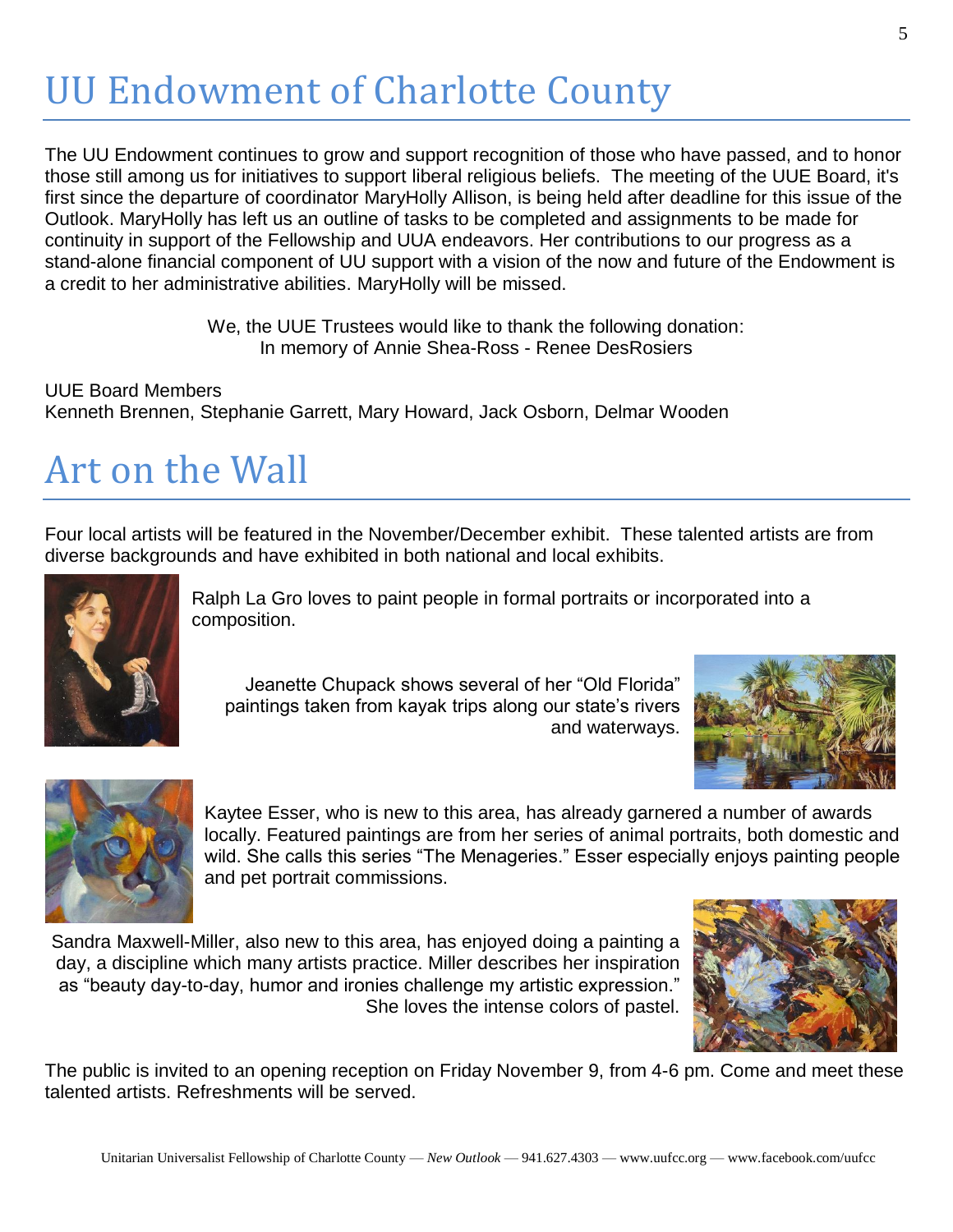# Book Group

The Book Group meets at the UUFCC on the last Wednesday of the month at 1:30 p.m. except for the November and December discussions, which are combined and held on a date to be determined. This year the meeting will be on November 28. For further information contact Mary Jane Williams [maryjanewms@comcast.net](mailto:maryjanewms@comcast.net)

All are welcome to attend and suggestions for future discussions are welcome. Please keep in mind that we try to keep the price down for books that need to be purchased by discussion participants. The availability of inexpensive used copies is frequently a consideration.

**Book Selection for November/December** *The Art of Racing in the Rain* by Garth Stein (fiction) The New York Times bestselling novel from Garth Stein–a heart-wrenching but deeply funny and ultimately uplifting story of a dog's efforts to hold together his family in the face THE ART OF RACING IN of a divisive custody battle. THE RAIN ANOVEL Enzo knows he is different from other dogs: a philosopher with a nearly human soul (and ARTH STEIN an obsession with opposable thumbs), he has educated himself by watching television

extensively, and by listening very closely to the words of his master, Denny Swift, an upand-coming race car driver.

Through Denny, Enzo has gained tremendous insight into the human condition, and he sees that life, like racing, isn't simply about going fast. Using the techniques needed on the race track, one can successfully navigate all of life's ordeals.

On the eve of his death, Enzo takes stock of his life, recalling all that he and his family have been through: the sacrifices Denny has made to succeed professionally; the unexpected loss of Eve, Denny's wife; the three-year battle over their daughter, Zoë, whose maternal grandparents pulled every string to gain custody. In the end, despite what he sees as his own limitations, Enzo comes through heroically to preserve the Swift family, holding in his heart the dream that Denny will become a racing champion with Zoë at his side. Having learned what it takes to be a compassionate and successful person, the wise canine can barely wait until his next lifetime, when he is sure he will return as a man.

|                                                             | Maker's Fair UUFCC Sanctuary  | Saturday, 3 Nov, 2018 Hours 10 AM - 3 PM |                          |
|-------------------------------------------------------------|-------------------------------|------------------------------------------|--------------------------|
| Jewday                                                      | Hard Paintsed<br>Wood Turning |                                          | Soaps, Lotions And much, |
| Fabric Arts                                                 | Photography                   | Items<br>Thandbags                       | much more                |
| Beverages, snacks and lunch will be available for purchase. |                               |                                          |                          |